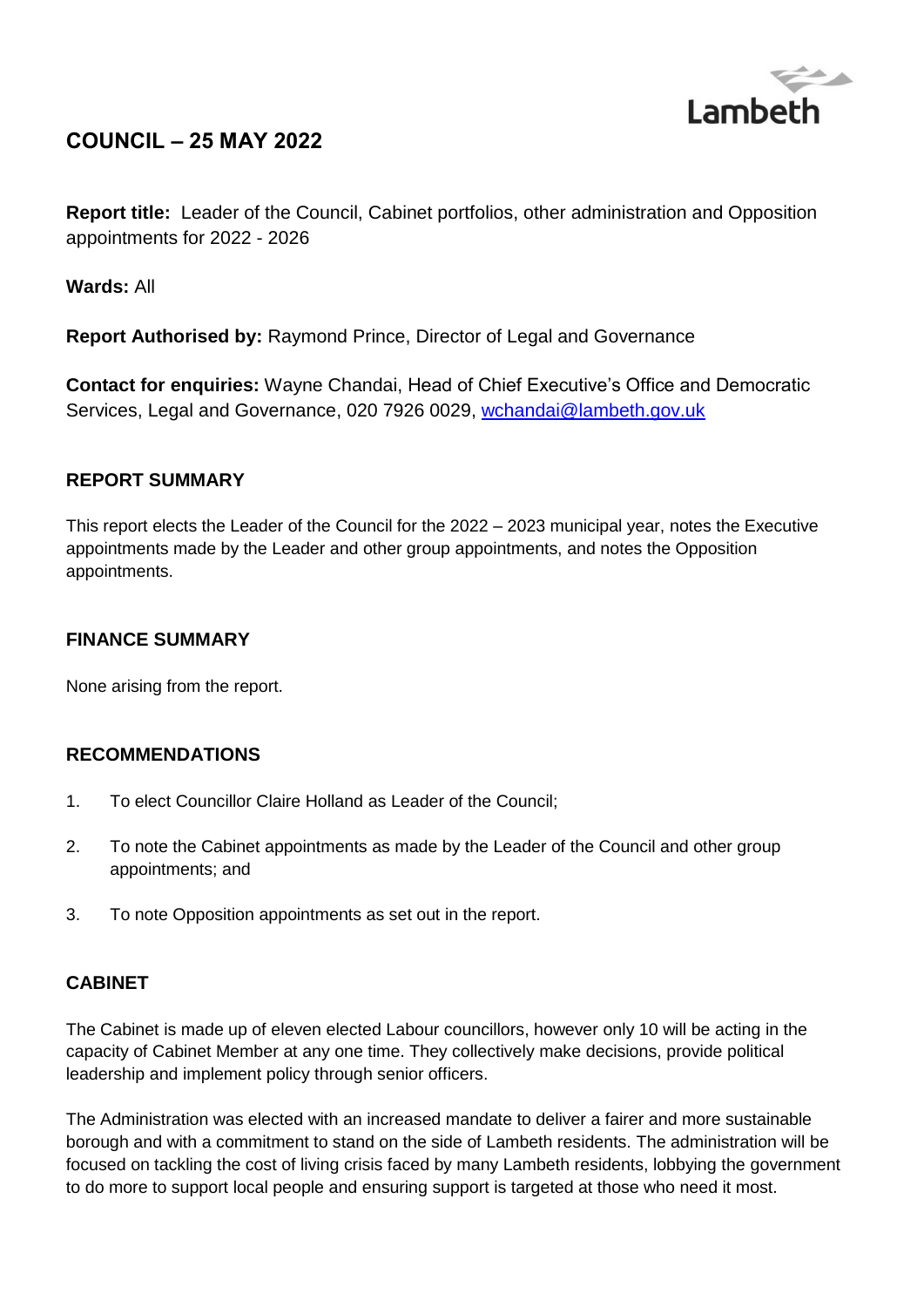The administration's ambitious manifesto commits to making Lambeth the best place to grow up and grow old, with a focus on ensuring more equal outcomes at each stage of resident's lives. This includes investing in services for young people, increasing the number of genuinely affordable homes in the borough and delivering a more inclusive local economy that gives everyone the chance to fulfil their potential. It also means building healthier neighbourhoods in every part of the borough, with active travel at the heart of an approach that will make our local communities cleaner, safer and more equal for all.

Throughout the administration's agenda will be a commitment to climate, social and racial justice – with radical ambitions to tackle the climate crisis, investment to create opportunities for all and a relentless focus on reducing inequality.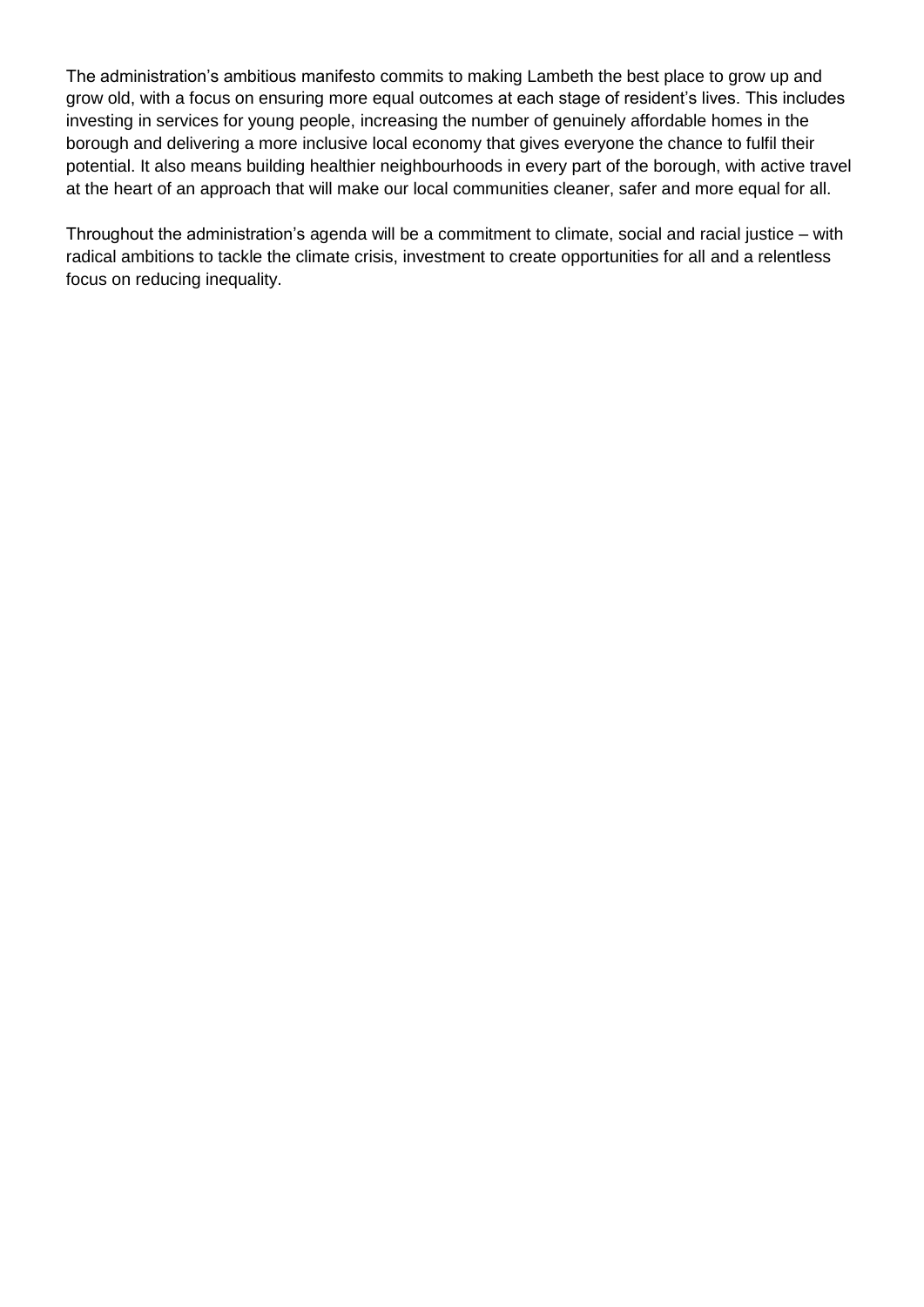| <b>Portfolio title and</b><br><b>Councillor name</b>                                  | <b>Responsibilities include</b>                                                                                                                                                                                                                                                                                                                                                                                                                                                                                                                                                                                                                |
|---------------------------------------------------------------------------------------|------------------------------------------------------------------------------------------------------------------------------------------------------------------------------------------------------------------------------------------------------------------------------------------------------------------------------------------------------------------------------------------------------------------------------------------------------------------------------------------------------------------------------------------------------------------------------------------------------------------------------------------------|
|                                                                                       | Cllr Holland is responsible for setting the overall political and strategic direction for the council; acts as the lead<br>spokesperson and manages external relations including with Government, the Greater London Assembly and local and<br>regional bodies; as well as managing the council's relations with key stakeholders, partners and investors and holding the<br>council's Chief Executive to account.                                                                                                                                                                                                                             |
| <b>Leader of the Council</b><br><b>Cllr Claire Holland</b>                            | She is responsible for driving forward the council's response to the climate and ecological crisis, ensuring that this<br>response is centred on the Administration's commitment to equity and increasing the economic resilience and wellbeing of<br>Lambeth's residents as part of a just transition to a net-zero future for the borough. She will lead on engaging, mobilising<br>and working with partners and the community to facilitate collective action. This includes working with, and holding to<br>account, partners to deliver Lambeth's Climate Action Plan and the development of the low carbon growth strategy.             |
|                                                                                       | The Leader oversees communications and public awareness campaigns. She is responsible for ensuring the<br>implementation of the Administration's manifesto commitments and core council strategies, including the Borough Plan.<br>She leads on the council's work to deliver the recommendations of the Independent Inquiry into Child Sexual Abuse and<br>the support to survivors through the Lambeth Children's Home Redress scheme. She also leads on investment and growth<br>in the borough including the Vauxhall Nine Elms Battersea Opportunity Area and the development of the life sciences<br>sector through the SC1 partnership. |
|                                                                                       | Delivering a growing and inclusive economy is essential to supporting Lambeth's residents after the impact of the Covid-19<br>and cost of living economic shocks over the recent years. Cllr Dyer will lead on spreading opportunities and building our<br>economic resilience to make Lambeth the best place to live, work and do business for everyone regardless of their<br>background.                                                                                                                                                                                                                                                    |
| <b>Deputy Leader (Inclusive</b><br><b>Economy and Equalities)</b><br>Cllr Jacqui Dyer | Cllr Dyer is responsible for the borough's economic development and growth, ensuring that Lambeth is a good place for all<br>its businesses and residents to thrive, and is responsible for the council's ambitious agenda to increase jobs, skills, training<br>and apprenticeships for Lambeth residents.                                                                                                                                                                                                                                                                                                                                    |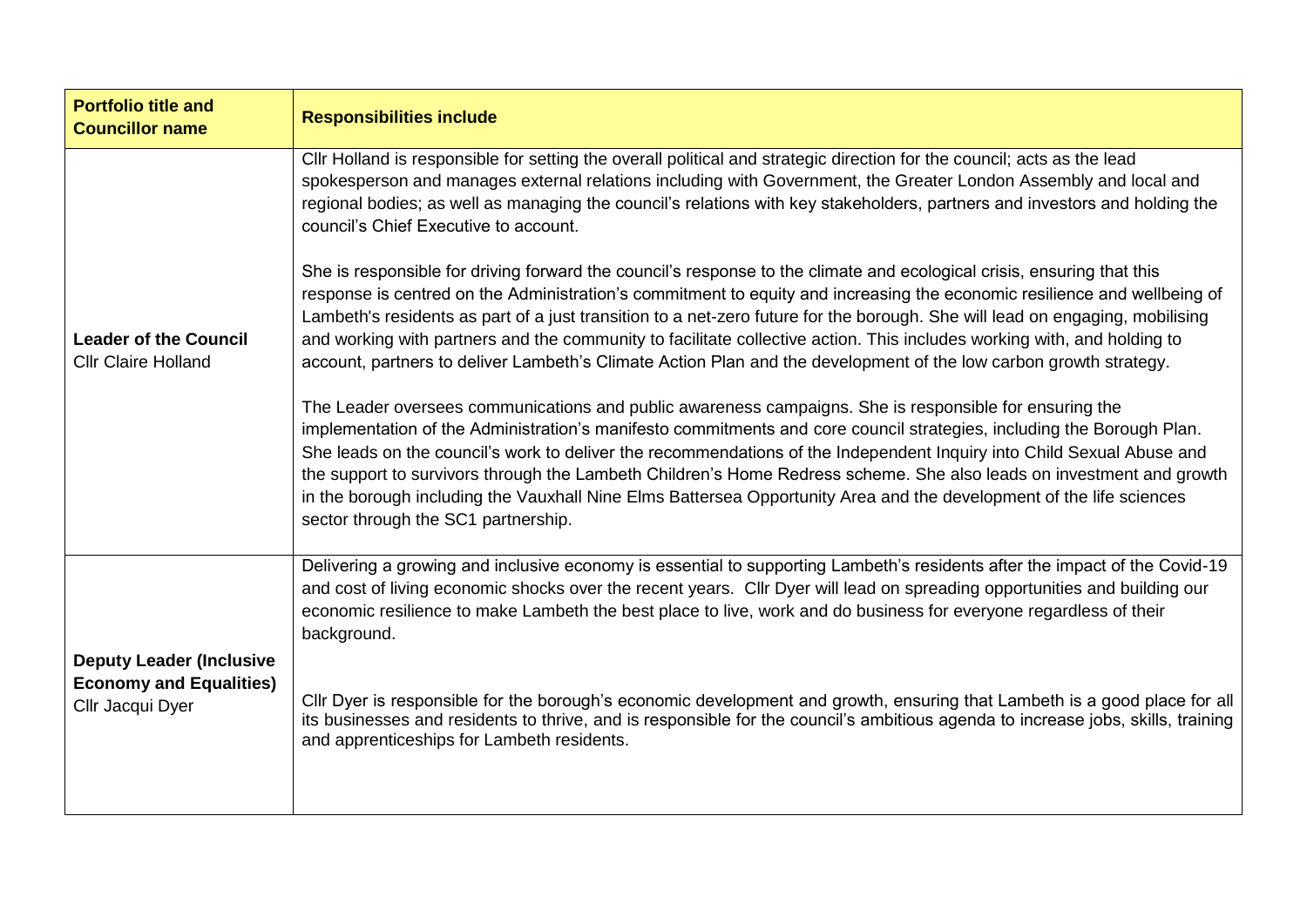| <b>Portfolio title and</b><br><b>Councillor name</b> | <b>Responsibilities include</b>                                                                                                                                                                                                                                                                                                                                                                                                                                                                                                                                                                            |
|------------------------------------------------------|------------------------------------------------------------------------------------------------------------------------------------------------------------------------------------------------------------------------------------------------------------------------------------------------------------------------------------------------------------------------------------------------------------------------------------------------------------------------------------------------------------------------------------------------------------------------------------------------------------|
|                                                      | Working with partners across the borough and across Cabinet, Cllr Dyer will make Lambeth more equal by systematically<br>embedding equalities into all parts of the council's work including overseeing Equalities Impact Assessments. The emphasis<br>on a systematic approach to equalities, equity and fairness advances upon the work previously undertaken by our Equality<br>Commission and supports the delivery of our manifesto pledges. To effectively address the above priorities, robust attention<br>to inequities, diversity and inclusivity are threaded throughout Cllr Dyer's portfolio. |
|                                                      | Responsible for:                                                                                                                                                                                                                                                                                                                                                                                                                                                                                                                                                                                           |
|                                                      | Building upon the work of the Equality Commission, including delivering equalities at a neighbourhood level,<br>overseeing Equalities Impact Assessments (EIA) and chairing the EIA panel.                                                                                                                                                                                                                                                                                                                                                                                                                 |
|                                                      | Leading on the council's Equalities, Diversity and Inclusion agenda to improve workforce equality and opportunities<br>for all staff.                                                                                                                                                                                                                                                                                                                                                                                                                                                                      |
|                                                      | Working with the Windrush generation to continue to campaign and fight for justice for all those impacted by the<br>Government's cruel hostile environment policies.                                                                                                                                                                                                                                                                                                                                                                                                                                       |
|                                                      | Celebrating our borough's diversity, including leading on delivering the annual Windrush Day.                                                                                                                                                                                                                                                                                                                                                                                                                                                                                                              |
|                                                      | Overseeing the review of Lambeth's statues, monuments and street names, through engagement with residents<br>through 'retain and explain', supporting and educating our young people about contested names, and building on the<br>council's pioneering work around naming of locations.                                                                                                                                                                                                                                                                                                                   |
|                                                      | Leadership on economic development including boosting trade in high streets, town centres and working with BIDs<br>to improve services for businesses.                                                                                                                                                                                                                                                                                                                                                                                                                                                     |
|                                                      | Joint delivery of our economic resilience strategy and attracting inward investment across our growth sectors including<br>medical technology and life sciences, digital and creative sectors, and the new low carbon economy.                                                                                                                                                                                                                                                                                                                                                                             |
|                                                      | Directing the council's employment programmes and creating affordable workspace to provide increased<br>opportunities for the long-term unemployed, those with complex needs, vulnerable adults, and people with disabilities.                                                                                                                                                                                                                                                                                                                                                                             |
|                                                      | Developing & delivering our apprenticeship programme in order to achieve our target of creating 2,500 apprenticeship<br>opportunities over the course of four years.                                                                                                                                                                                                                                                                                                                                                                                                                                       |
|                                                      | Adult learning, training and skills and overseeing the provision of adult education courses, such as ESOL and maths<br>$\bullet$                                                                                                                                                                                                                                                                                                                                                                                                                                                                           |
|                                                      | Post-16 education, training and skills for employment in schools, colleges and other settings.                                                                                                                                                                                                                                                                                                                                                                                                                                                                                                             |
|                                                      | The council's commitments to make Lambeth a London Living Wage Place by encouraging all Lambeth businesses<br>to pay the Living Wage.                                                                                                                                                                                                                                                                                                                                                                                                                                                                      |
|                                                      | Overseeing the implementation of the Employment and Skills Strategy, which includes collaborative oversight through<br>the borough's Employment and Skills Board.                                                                                                                                                                                                                                                                                                                                                                                                                                          |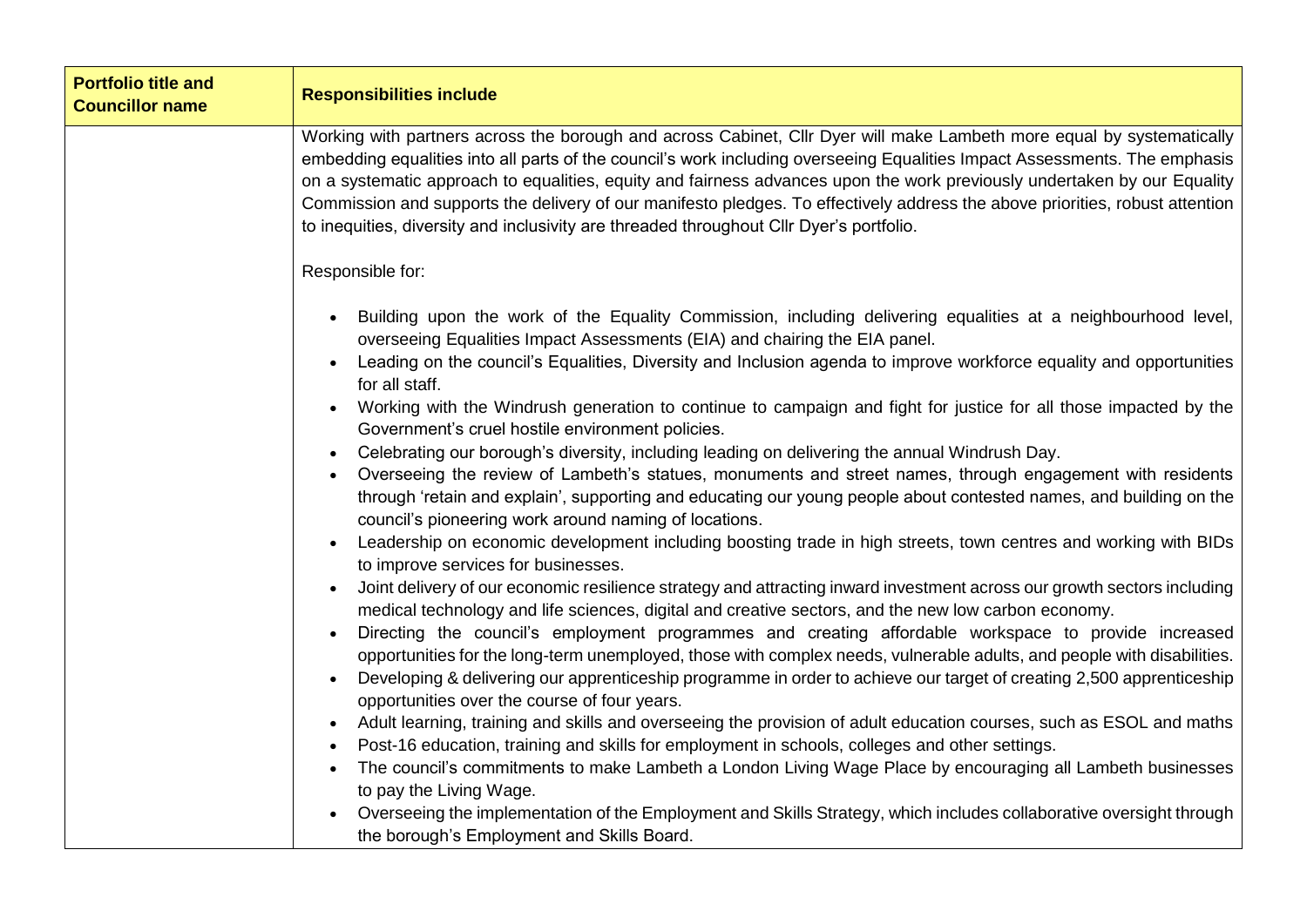| <b>Portfolio title and</b><br><b>Councillor name</b>                                                   | <b>Responsibilities include</b>                                                                                                                                                                                                                                                                                                                                                                                                                                                                                                                                                                                                                                                                                                                                                                                                                                                                                                                                                                                                                                                                                                                                                                                                                                                                                                                                                                                                                                                                                                                                                                                                                                                                                                                                                                                                                                                                                                                                                                                                                                                                                                                                                                                                      |
|--------------------------------------------------------------------------------------------------------|--------------------------------------------------------------------------------------------------------------------------------------------------------------------------------------------------------------------------------------------------------------------------------------------------------------------------------------------------------------------------------------------------------------------------------------------------------------------------------------------------------------------------------------------------------------------------------------------------------------------------------------------------------------------------------------------------------------------------------------------------------------------------------------------------------------------------------------------------------------------------------------------------------------------------------------------------------------------------------------------------------------------------------------------------------------------------------------------------------------------------------------------------------------------------------------------------------------------------------------------------------------------------------------------------------------------------------------------------------------------------------------------------------------------------------------------------------------------------------------------------------------------------------------------------------------------------------------------------------------------------------------------------------------------------------------------------------------------------------------------------------------------------------------------------------------------------------------------------------------------------------------------------------------------------------------------------------------------------------------------------------------------------------------------------------------------------------------------------------------------------------------------------------------------------------------------------------------------------------------|
| <b>Deputy Leader</b><br>(Sustainable Growth and<br><b>New Homes)</b><br>Cllr Danny Adilypour           | Cllr Danny Adilypour is lead member for planning and leads on strategic infrastructure and the delivery of new and genuinely<br>affordable homes for Lambeth residents. He is responsible for ensuring that Lambeth's planning policy delivers sustainable<br>growth that meets residents' needs, maximises the number of genuinely affordable new homes for local people, and<br>alongside the Cabinet Member for Inclusive Economy & Equalities ensure that the benefits from growth are fairly shared and<br>reinvested in areas across the borough.<br>The Council is committed to an ambitious programme of building new genuinely affordable homes at council rent. Cllr<br>Adilypour is responsible for the council's wholly owned housing company, Homes for Lambeth, and for delivering our estate<br>regeneration schemes, strategic housing projects and the small sites programme.<br>Responsible for:<br>Lead member for Planning.<br>$\bullet$<br>Housing delivery; including affordable housing and housing growth and exploring new models for financing and<br>$\bullet$<br>delivering more homes.<br>Working with partners, including housing associations, to deliver more affordable homes.<br>Investing in community-led projects in areas of increased growth through taxes on private development projects.<br>Leadership of the borough's own house building programme; including estate regeneration schemes, building new<br>council homes, Homes for Lambeth and delivery of all new housing schemes including the small sites programme.<br>Overseeing the borough's strategic infrastructure needs; implementation of the Community Infrastructure Levy (CIL)<br>$\bullet$<br>and ensuring the proceeds of growth are fairly shared across the borough in line with resident's priorities.<br>Joint delivery of our economic resilience strategy and attracting inward investment across our growth sectors including<br>medical technology and life sciences, digital and creative sectors, and the new low carbon economy.<br>Regeneration schemes across the borough including Growing Brixton's Rec Quarter, Waterloo, West Norwood and<br>working with the Leader on Vauxhall Nine Elms Battersea. |
| <b>Cabinet Member for</b><br><b>Better Homes and</b><br><b>Reducing Homelessness</b><br>Cllr Maria Kay | Cllr Maria Kay is responsible for the delivery of housing management and homelessness services. She leads on delivering<br>the council's Housing Strategy, including working with tenants and leaseholders, tackling homelessness, and delivering<br>better and decent homes for all tenants. She will ensure that the Council delivers the best quality service to our tenants<br>through a programme of investment and replacing repairs contractors where they fall short.<br>Our vulnerable residents deserve to feel safe and comfortable in their homes. Cllr Kay will have a renewed focus on the<br>support we offer to our vulnerable residents and will oversee the introduction of a community support service for our elderly<br>residents to support their needs.                                                                                                                                                                                                                                                                                                                                                                                                                                                                                                                                                                                                                                                                                                                                                                                                                                                                                                                                                                                                                                                                                                                                                                                                                                                                                                                                                                                                                                                       |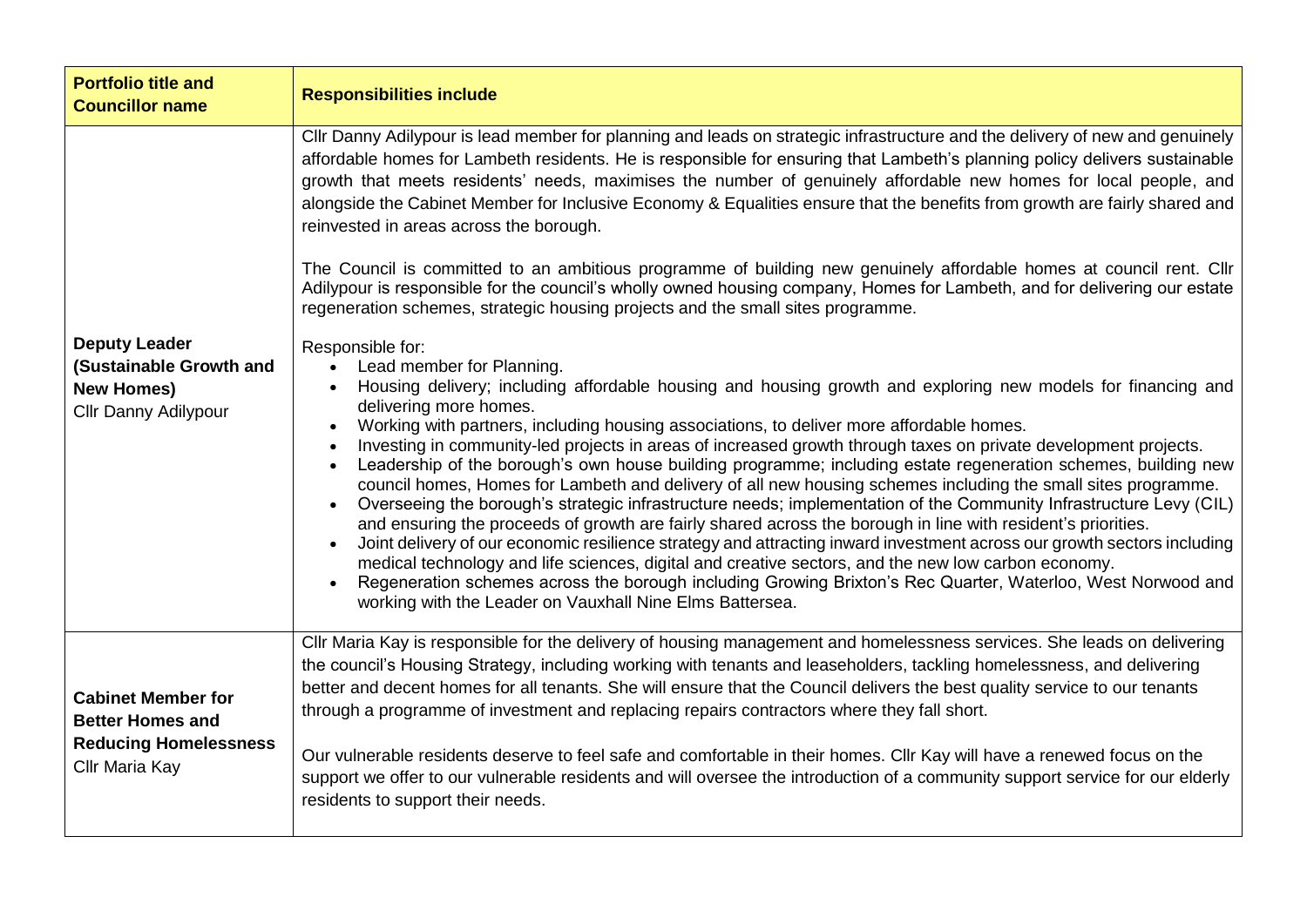| <b>Portfolio title and</b><br><b>Councillor name</b>                                        | <b>Responsibilities include</b>                                                                                                                                                                                                                                                                                                                                                                                                                                                                                                                                                                                                                                                                                                                                                                                                                                                                                                                                                                                                                                                                                                                                                                                                                                                                                                                                                                 |
|---------------------------------------------------------------------------------------------|-------------------------------------------------------------------------------------------------------------------------------------------------------------------------------------------------------------------------------------------------------------------------------------------------------------------------------------------------------------------------------------------------------------------------------------------------------------------------------------------------------------------------------------------------------------------------------------------------------------------------------------------------------------------------------------------------------------------------------------------------------------------------------------------------------------------------------------------------------------------------------------------------------------------------------------------------------------------------------------------------------------------------------------------------------------------------------------------------------------------------------------------------------------------------------------------------------------------------------------------------------------------------------------------------------------------------------------------------------------------------------------------------|
|                                                                                             | She is responsible for delivering the Homelessness and Rough Sleeping Strategy, which aims to prevent homelessness,<br>improve the supply and sustainability of Temporary Accommodation and ensure that all people sleeping rough in Lambeth<br>are supported off the streets and assisted in improving their lives. She is also responsible for delivering the council's<br>commitments to improving the quality and security of the private rented sector.                                                                                                                                                                                                                                                                                                                                                                                                                                                                                                                                                                                                                                                                                                                                                                                                                                                                                                                                    |
|                                                                                             | Responsible for:<br>Housing management services<br>Fire safety in Lambeth's social housing stock<br>Managing the Decent Homes capital investment programme.<br>Overseeing the management of the Housing Revenue Account.<br>Tackling homelessness and rough sleeping by delivering our ambitious Homelessness and Rough Sleeping<br>Strategy and overseeing investment in better advice and support for people facing homelessness.<br>Improving the advice and support available to people living in the private rented sector.<br>Registered Social Landlords, House of Multiple Occupation (HMO) licensing, and the expansion of the Council's<br>landlord licensing and targeted selective licensing scheme as part of our package of measures to support and<br>protect private renters.<br>Ensuring a high standard of tenant and leaseholder engagement, including rent setting and improving the<br>performance of the major works programme.<br>Lobby Government to better protect leaseholders from the cost of fire safety works and replacement of dangerous<br>cladding to their properties.<br>Overseeing the delivery of resident boards and estate action plans to give tenants opportunities to scrutinise<br>performance of contractors and the housing service.<br>The council's older people's housing schemes sheltered housing and extra care housing across the borough. |
|                                                                                             | Overseeing the delivery of estate improvements, making them greener, sustainable, safer and healthier for<br>residents.                                                                                                                                                                                                                                                                                                                                                                                                                                                                                                                                                                                                                                                                                                                                                                                                                                                                                                                                                                                                                                                                                                                                                                                                                                                                         |
| <b>Cabinet Member for</b><br><b>Finance and Cost of</b><br>Living<br><b>Cllr David Amos</b> | Cllr David Amos is responsible for oversight of the council's strategic financial management and monitoring<br>performance. This includes setting a balanced budget and monitoring the delivery of the capital investment programme.<br>The council faces significant financial pressure over the next few years as a result of continued central government funding<br>cuts, the costs of Covid-19, and supporting our residents through the cost of living crisis. Cllr David Amos is responsible for<br>ensuring the council's financial strategy can meet reforms to local government finance, including business rates reform.                                                                                                                                                                                                                                                                                                                                                                                                                                                                                                                                                                                                                                                                                                                                                             |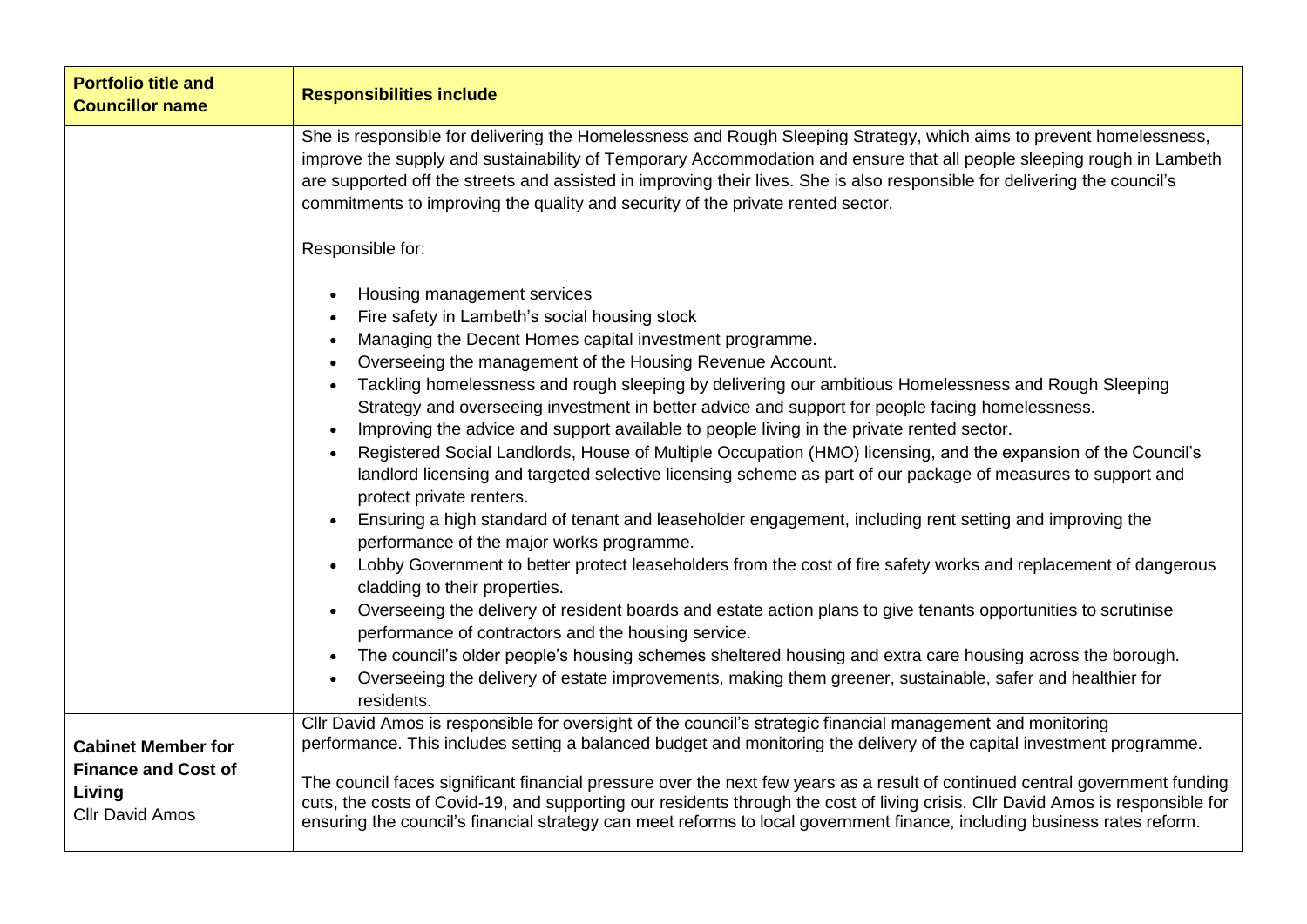| <b>Portfolio title and</b><br><b>Councillor name</b> | <b>Responsibilities include</b>                                                                                                                                                                                                                                                                                                                                                                                                                                                                                                                                                                                                                                                                                                                                                                                                                                                                                                                                                                                                                                                                                                                                                                                                                                                                                                                                                                                                                                                                                                                                                               |
|------------------------------------------------------|-----------------------------------------------------------------------------------------------------------------------------------------------------------------------------------------------------------------------------------------------------------------------------------------------------------------------------------------------------------------------------------------------------------------------------------------------------------------------------------------------------------------------------------------------------------------------------------------------------------------------------------------------------------------------------------------------------------------------------------------------------------------------------------------------------------------------------------------------------------------------------------------------------------------------------------------------------------------------------------------------------------------------------------------------------------------------------------------------------------------------------------------------------------------------------------------------------------------------------------------------------------------------------------------------------------------------------------------------------------------------------------------------------------------------------------------------------------------------------------------------------------------------------------------------------------------------------------------------|
|                                                      | He will also lead the council's ambitious commitments to support Lambeth residents through the cost of living crisis,<br>lobbying the government for more support and co-ordinating efforts to increase support and advice for those struggling to<br>make ends meet.                                                                                                                                                                                                                                                                                                                                                                                                                                                                                                                                                                                                                                                                                                                                                                                                                                                                                                                                                                                                                                                                                                                                                                                                                                                                                                                         |
|                                                      | He leads on the capital investment strategy, ensuring investment supports the delivery of the key outcomes identified in the<br>Borough Plan, and on generating new income through investment, opportunity asset sites and adopting a corporate<br>commercial framework or trading approach where appropriate.                                                                                                                                                                                                                                                                                                                                                                                                                                                                                                                                                                                                                                                                                                                                                                                                                                                                                                                                                                                                                                                                                                                                                                                                                                                                                |
|                                                      | CIIr David Amos leads on the council's commitments as a London Living Wage Employer and driving social value and<br>opportunities for residents from the council's investments in services.                                                                                                                                                                                                                                                                                                                                                                                                                                                                                                                                                                                                                                                                                                                                                                                                                                                                                                                                                                                                                                                                                                                                                                                                                                                                                                                                                                                                   |
|                                                      | Responsible for:<br>The council's financial strategy, including budget setting, budget monitoring, financial policy and performance.<br>Revenue collection, business rates, council tax and benefits and Council Tax Support (CTS) underpinned by the<br>council's Income and Debt Strategy.<br>Generating new income through investment, opportunity asset sites and adopting a corporate commercial<br>framework or trading approach where appropriate.<br>Capital investment programme, property management and asset strategies.<br>$\bullet$<br>The council's commitments as a London Living Wage employer.<br>Supporting residents impacted by the cost of living crisis, including co-ordinating support across the council to<br>increase resident's financial resilience.<br>Ensuring the council's commissioning and procurement strategies deliver value for money and high quality services,<br>including considering in-house delivery as a first option, and providing social value through all its activity and<br>contracts, including the Social Value Fund.<br>Performance management across the council.<br>Workforce matters including Human Resources and Trade Union relations.<br>Total Residents Services Transformation including customer services, improving residents experience by providing<br>a responsive telephone and digital service and reducing waiting times.<br>Improving the council's services and increasing digital inclusion through the council's Digital Strategy.<br>Democratic Services, including electoral registration and legal services. |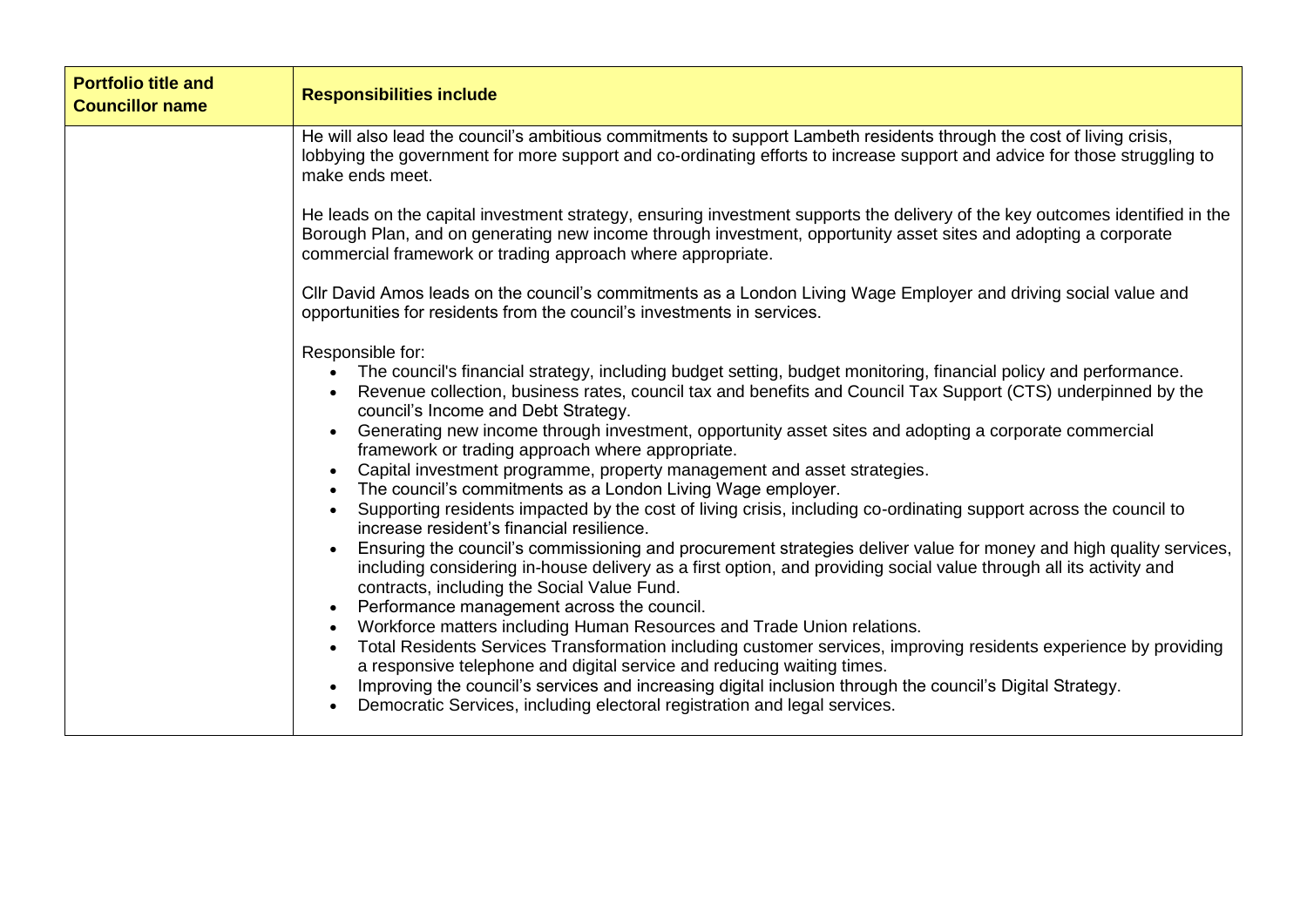| <b>Portfolio title and</b><br><b>Councillor name</b>                                     | <b>Responsibilities include</b>                                                                                                                                                                                                                                                                                                                                                                                                                                                                                                                                                                                                                                                                                                                                                                                                                                                                                                                                                                                                                                                                                                                                                                                                                                                                                                                                                                                                                                                                                                                                                                                                                      |
|------------------------------------------------------------------------------------------|------------------------------------------------------------------------------------------------------------------------------------------------------------------------------------------------------------------------------------------------------------------------------------------------------------------------------------------------------------------------------------------------------------------------------------------------------------------------------------------------------------------------------------------------------------------------------------------------------------------------------------------------------------------------------------------------------------------------------------------------------------------------------------------------------------------------------------------------------------------------------------------------------------------------------------------------------------------------------------------------------------------------------------------------------------------------------------------------------------------------------------------------------------------------------------------------------------------------------------------------------------------------------------------------------------------------------------------------------------------------------------------------------------------------------------------------------------------------------------------------------------------------------------------------------------------------------------------------------------------------------------------------------|
| <b>Cabinet Member for</b><br><b>Children and Young</b><br>People<br>Cllr Ben Kind        | Cllr Ben Kind is responsible for delivering our commitment to giving young people the best start in life. That includes the<br>statutory role of lead member for children's services, powers and duties in relation to looked after children, and our<br>commitment to improving the care of the borough's most vulnerable and at risk children and young people.<br>Responsible for:<br>Statutory lead member for children's services role, including responsibility for corporate parenting, child protection,<br>$\bullet$<br>children with disabilities and protecting children from sexual exploitation.<br>Commissioning Children and Adolescent Mental Health Services (CAMHS) with Lambeth Clinical Commissioning<br>Group.<br>Special Education Needs (SEN) services.<br>Tackling child poverty and increasing social mobility and opportunities for young people in Lambeth.<br>Overseeing the Raising the Game and Somos programmes to narrow the attainment gap and reduce the exclusion<br>rate in some of our most disadvantaged communities, expanding the programme to more schools and other groups<br>such as our Spanish-speaking and Latinx communities.<br>Commissioning of early years' services, including children's centres, one-o-clock clubs, and work to deliver<br>Lambeth Early Action Partnership (LEAP) programme<br>Education and schools, including educational achievement and attainment, special educational needs, sufficiency of<br>places and promoting inclusion.<br>Campaigning for fairer funding for Lambeth schools.<br>Leading on the council's work towards becoming a UNICEF Child Friendly Borough. |
| <b>Cabinet Member for</b>                                                                | Cllrs Dickson and Cameron are responsible for working to ensure safe, efficient and effective public health and adult<br>social services that are as joined-up as possible with the local NHS. Their strategic focus is to reduce health inequalities so<br>that more residents enjoy longer, healthier and independent lives.                                                                                                                                                                                                                                                                                                                                                                                                                                                                                                                                                                                                                                                                                                                                                                                                                                                                                                                                                                                                                                                                                                                                                                                                                                                                                                                       |
| <b>Healthier Communities</b><br>(Job share)<br>Cllr Jim Dickson & Cllr<br>Marcia Cameron | They are responsible for deepening integration between adult social care and health services to deliver more efficient and<br>joined-up services and leading on how the council and its partners work together to improve outcomes and reduce health<br>inequalities. They will lead on the administration's manifesto commitment to make Lambeth an Age Friendly Borough.                                                                                                                                                                                                                                                                                                                                                                                                                                                                                                                                                                                                                                                                                                                                                                                                                                                                                                                                                                                                                                                                                                                                                                                                                                                                           |
|                                                                                          | They are responsible for promoting public health in all polices, preventative healthcare, healthy lifestyles, preventing<br>disease and improving general<br>health.                                                                                                                                                                                                                                                                                                                                                                                                                                                                                                                                                                                                                                                                                                                                                                                                                                                                                                                                                                                                                                                                                                                                                                                                                                                                                                                                                                                                                                                                                 |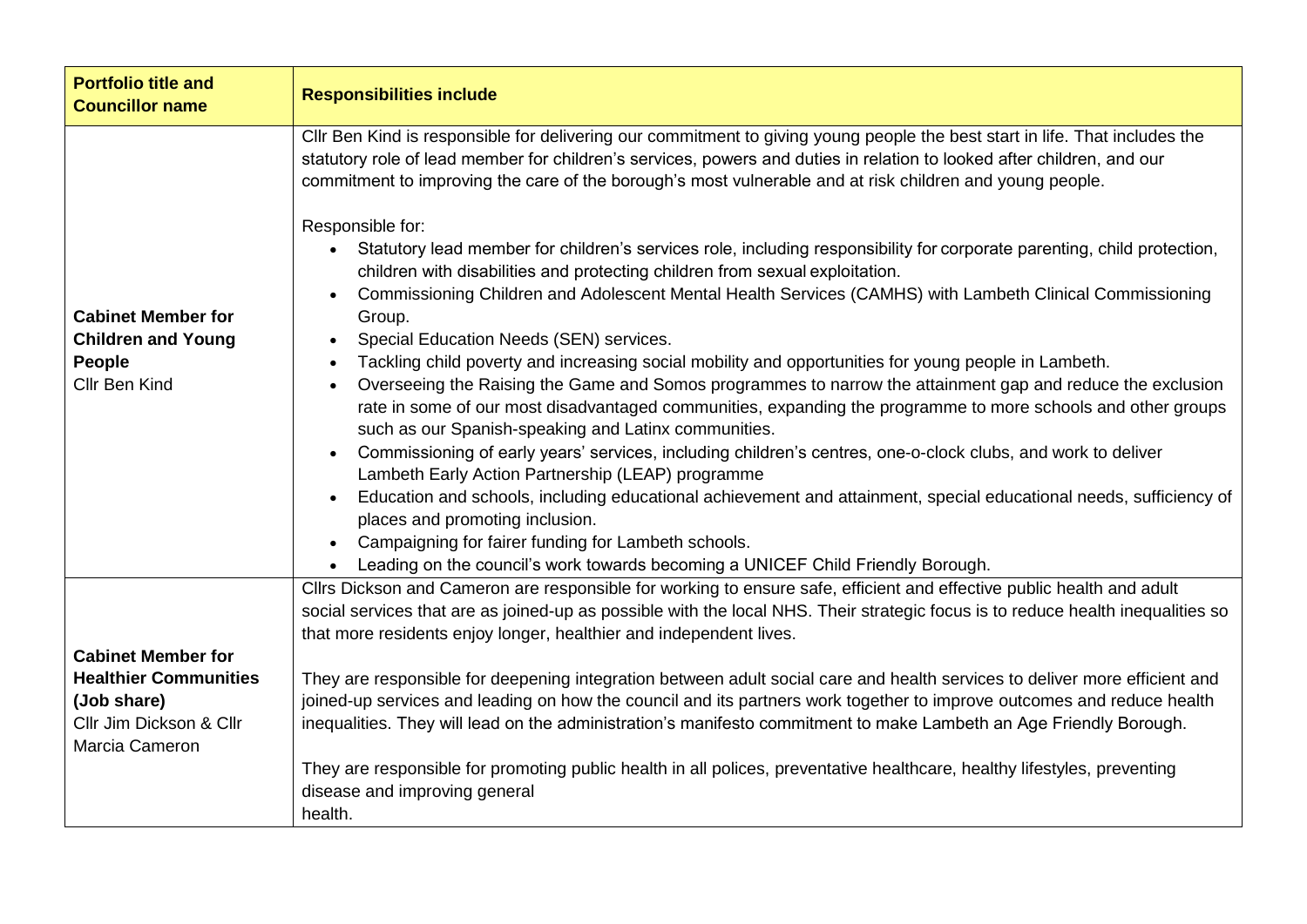| <b>Portfolio title and</b><br><b>Councillor name</b>                                                            | <b>Responsibilities include</b>                                                                                                                                                                                                                                                                                                                                                                                                                                                                                                                                                                                                                                                                                                                                                                                                                                                                                                                                                                                                                                                                                                                                                                                                                                                                                       |
|-----------------------------------------------------------------------------------------------------------------|-----------------------------------------------------------------------------------------------------------------------------------------------------------------------------------------------------------------------------------------------------------------------------------------------------------------------------------------------------------------------------------------------------------------------------------------------------------------------------------------------------------------------------------------------------------------------------------------------------------------------------------------------------------------------------------------------------------------------------------------------------------------------------------------------------------------------------------------------------------------------------------------------------------------------------------------------------------------------------------------------------------------------------------------------------------------------------------------------------------------------------------------------------------------------------------------------------------------------------------------------------------------------------------------------------------------------|
|                                                                                                                 | Responsible for:<br>Statutory responsibility for adult social care of older people, people with disabilities and those with mental health<br>issues.<br>Safeguarding and monitoring performance of all aspects of social care services for adults across the council and its<br>$\bullet$<br>partners.<br>Leading on the work to reduce health inequalities, as identified by the Joint Strategic Needs Assessment.<br>$\bullet$<br>Public Health services and promoting public health in all policies.<br>Leading on the Pan-London HIV prevention programme and the Lambeth, Southwark and Lewisham sexual health<br>strategy.<br>Delivering the carers' strategy to improve the quality of life, health and wellbeing of carers.<br>Integrating health and adult social care with NHS bodies.<br>Overseeing nationally directed changes to adult social care.<br>$\bullet$                                                                                                                                                                                                                                                                                                                                                                                                                                         |
|                                                                                                                 | Working collaboratively with partners on the provision of mental health services.<br>Supporting implementation of the Health and Wellbeing Strategy, supporting how the council and its partners work<br>together to improve outcomes and reduce health inequalities, with particular attention to mental health.<br>Implementation of the council's Strategy to address Food Poverty and continuing action to develop further our<br>successful Food Partnership<br>Ensuring the council is effectively planning and delivering long term care for people with disabilities, including those<br>$\bullet$<br>children who require support throughout their lives.<br>Oversight of substance misuse services and implementation of the suicide prevention strategy.<br>Leading efforts to support organisations and community groups to tackle loneliness and social isolation across the<br>borough and introduce a good neighbour befriending scheme to support older people and disabled people.<br>Ensuring the adoption and implementation of the Ethical Care Charter.<br>Leading Lambeth's commitment to welcome refugees and those fleeing persecution, including asylum support,<br>$\bullet$<br>nationally directed refugee schemes and the administration's commitment to becoming a Borough of Sanctuary, |
| <b>Cabinet Member for</b><br><b>Sustainable Lambeth and</b><br><b>Clean Air</b><br><b>Cllr Rezina Chowdhury</b> | Cllr Chowdhury will be responsible for action on the climate and ecological emergency and in advancing sustainable urban<br>mobilities in Lambeth. She will oversee the delivery of the borough's Climate Action Plan and Corporate Carbon Reduction<br>Plan. She will oversee the day-to-day delivery of the work underway to decarbonise buildings and energy systems in<br>Lambeth, as well as Lambeth's efforts to reduce waste and advance the circular economy. She will lead on efforts to adapt<br>Lambeth to and mitigate against the worsening impacts of our changing climate and prepare the borough so that it is fit for<br>the challenges of the future.                                                                                                                                                                                                                                                                                                                                                                                                                                                                                                                                                                                                                                               |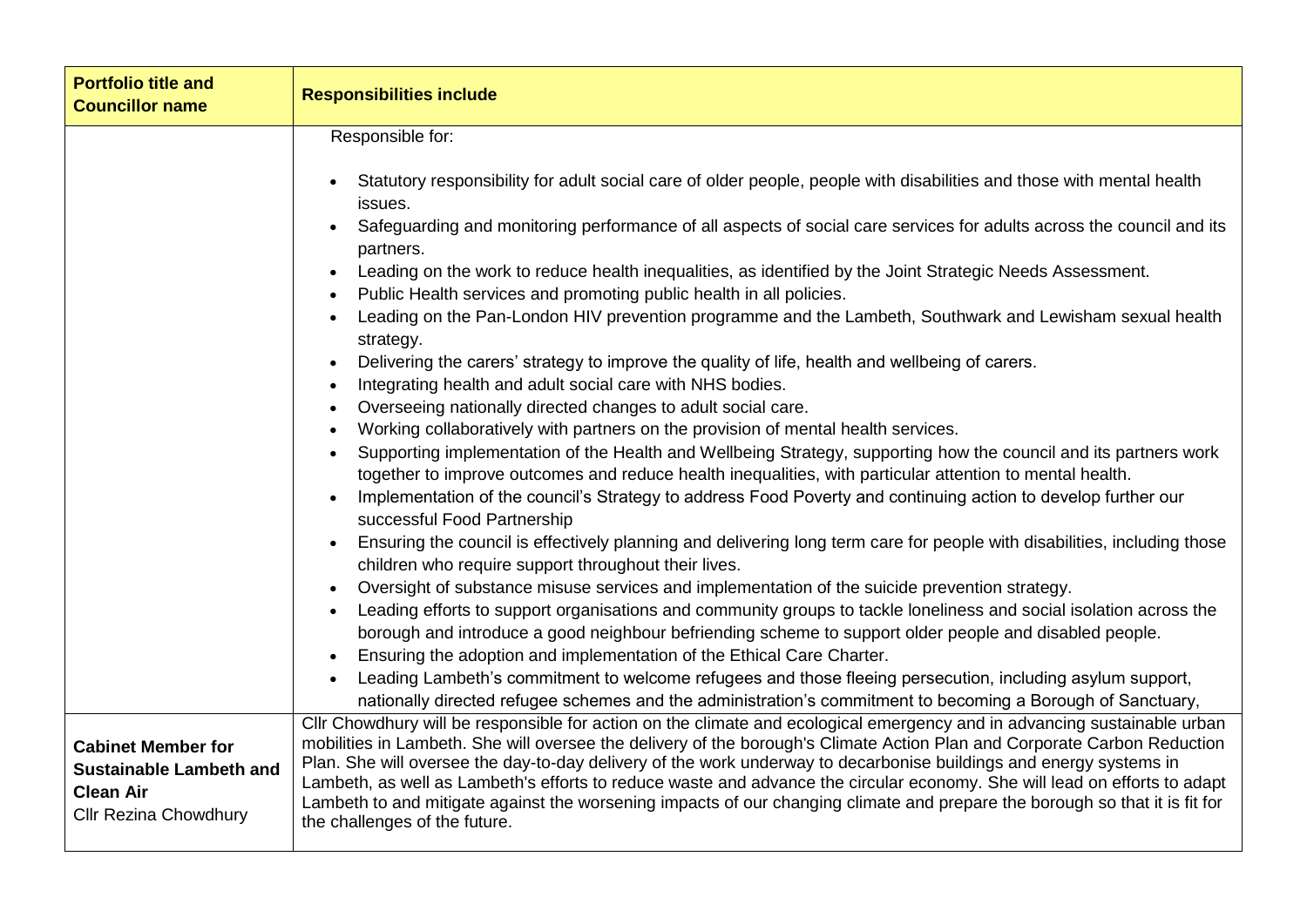| <b>Portfolio title and</b><br><b>Councillor name</b> | <b>Responsibilities include</b>                                                                                                                                                                                                                                                                                                                                                                                                                                                                                                                                                                                                                                                                                                                                                                                                                                                                                                                                                                                                                                                                                                                                                                                                                                                                                                                                                                                                                                                                                                                                                                                                                                                                           |
|------------------------------------------------------|-----------------------------------------------------------------------------------------------------------------------------------------------------------------------------------------------------------------------------------------------------------------------------------------------------------------------------------------------------------------------------------------------------------------------------------------------------------------------------------------------------------------------------------------------------------------------------------------------------------------------------------------------------------------------------------------------------------------------------------------------------------------------------------------------------------------------------------------------------------------------------------------------------------------------------------------------------------------------------------------------------------------------------------------------------------------------------------------------------------------------------------------------------------------------------------------------------------------------------------------------------------------------------------------------------------------------------------------------------------------------------------------------------------------------------------------------------------------------------------------------------------------------------------------------------------------------------------------------------------------------------------------------------------------------------------------------------------|
|                                                      | Crucially, she will oversee the delivery of Lambeth's ambitious Transport Strategy, advancing active and sustainable<br>mobilities in the borough by reshaping our streets and neighbourhoods in the favour of sustainable modes of travel. This<br>includes driving forward infrastructure changes such as delivering Lambeth's healthy routes and low traffic neighbourhood<br>strategies; working with and lobbying Transport for London and private rail providers to improve the frequency, reliability<br>and accessibility of public transport as well as widening inclusion and access to active travel through enhanced cycle<br>training, new grant programmes and the installation of 5,000 new cycle storage spaces. In addition, Cllr Chowdhury will<br>lead the renewal of Lambeth's Air Quality Action Plan in line with the borough's commitment to stringent air quality targets.                                                                                                                                                                                                                                                                                                                                                                                                                                                                                                                                                                                                                                                                                                                                                                                                        |
|                                                      | Cllr Chowdhury will also lead on protecting and enhancing Lambeth's award-winning parks and open spaces through our<br>multi-million-pound parks capital investment programme, working local communities to increase biodiversity and<br>accessibility, as well as overseeing our ambitious targets to increase Lambeth's tree canopy cover.                                                                                                                                                                                                                                                                                                                                                                                                                                                                                                                                                                                                                                                                                                                                                                                                                                                                                                                                                                                                                                                                                                                                                                                                                                                                                                                                                              |
|                                                      | Responsible for:<br>Delivery and reporting of progress towards the actions in Lambeth's Climate Action Plan.<br>$\bullet$<br>Reshaping Lambeth's streets to deliver equitable, healthy and safe neighbourhoods, including improving<br>accessibility, walking, scooting, cycling and wheeling infrastructure by delivering Lambeth's Transport Strategy<br>including its healthy routes and low traffic neighbourhood strategies.<br>Improving air quality and overseeing the renewal and delivery of a new Air Quality Action Plan.<br>Increasing recycling rates and overseeing the council's strategy to deliver a circular economy in Lambeth, as well as<br>improving the cleanliness of Lambeth's streets.<br>Overseeing the development and implementation of a Kerbside Strategy in Lambeth that promotes a more diverse<br>use of kerbside space in the borough and gives more space to community uses in line with the Lambeth's Climate<br>Action Plan.<br>Overseeing the management of parking services in Lambeth including plans to prioritise disabled parking and<br>expand controlled parking zones.<br>Strategic transport planning and transport infrastructure, delivering local transport schemes and lobbying for<br>improvements and increased access to Lambeth's public transport network.<br>Utilities and contractor relations.<br>Overseeing the development and delivery of the council's sustainable urban drainage programme to reduce flood<br>risk and increase biodiversity in Lambeth.<br>Overseeing community gardening and food growing in public spaces.<br>Maintaining and enhancing Lambeth's award-winning parks and open spaces by overseeing the council's £10 |
|                                                      | million parks capital investment plan and delivering the Biodiversity Action Plan and Pollinator Action Plan.<br>Oversee the development and delivery of Lambeth's ambitious tree planting programme, with over 5,000 trees to be<br>planted in the borough.<br>Registrars, cemeteries and crematorium services.                                                                                                                                                                                                                                                                                                                                                                                                                                                                                                                                                                                                                                                                                                                                                                                                                                                                                                                                                                                                                                                                                                                                                                                                                                                                                                                                                                                          |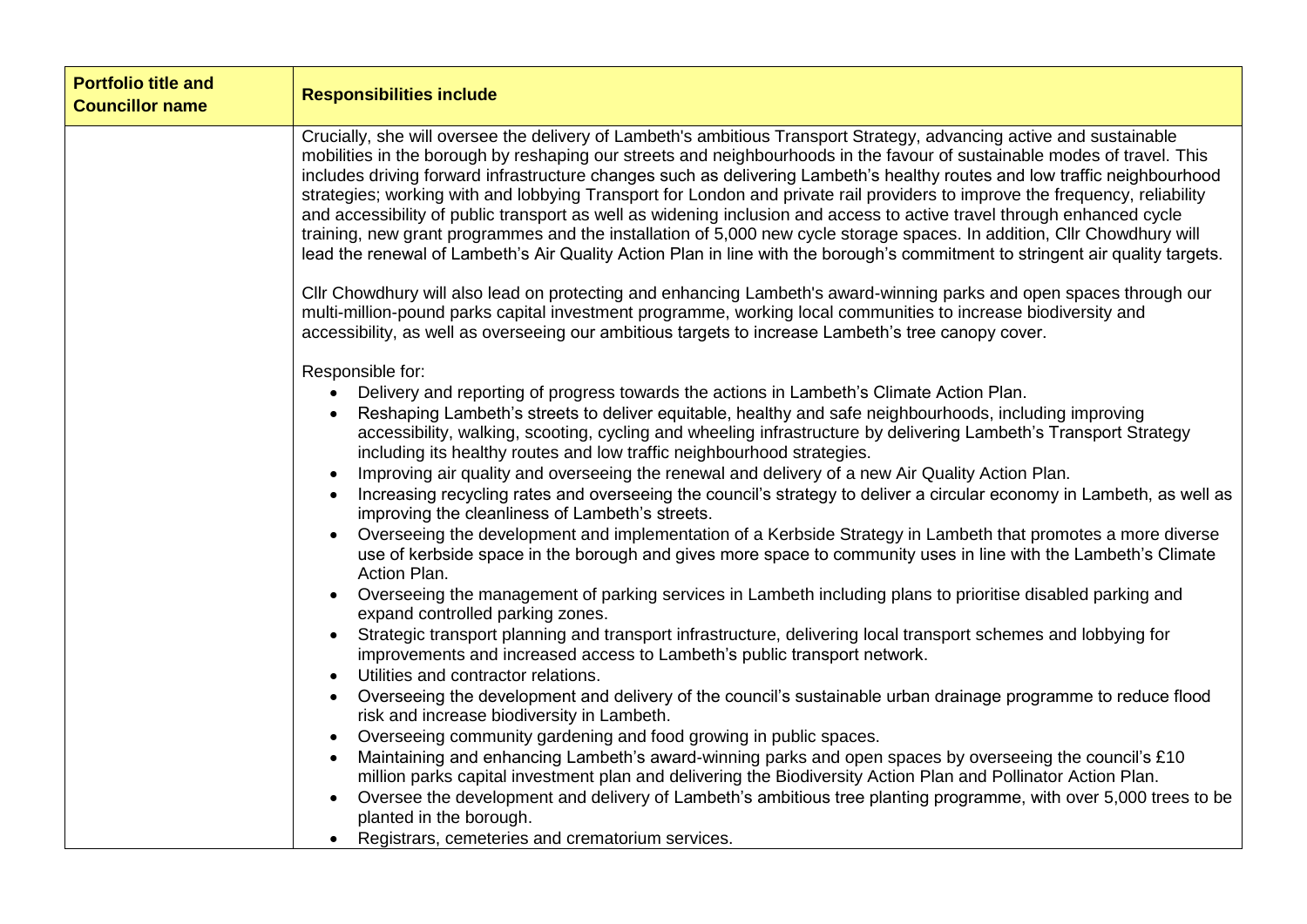| <b>Portfolio title and</b><br><b>Councillor name</b>                               | <b>Responsibilities include</b>                                                                                                                                                                                                                                                                                                                                                                                                                                                                                                                                                                                                                                                                                                                                                                                                                                                                                                                                                                                                                                                                                                                                                                                                                                                                                                                                                                                              |
|------------------------------------------------------------------------------------|------------------------------------------------------------------------------------------------------------------------------------------------------------------------------------------------------------------------------------------------------------------------------------------------------------------------------------------------------------------------------------------------------------------------------------------------------------------------------------------------------------------------------------------------------------------------------------------------------------------------------------------------------------------------------------------------------------------------------------------------------------------------------------------------------------------------------------------------------------------------------------------------------------------------------------------------------------------------------------------------------------------------------------------------------------------------------------------------------------------------------------------------------------------------------------------------------------------------------------------------------------------------------------------------------------------------------------------------------------------------------------------------------------------------------|
|                                                                                    | Public realm and open spaces in the borough.<br>$\bullet$                                                                                                                                                                                                                                                                                                                                                                                                                                                                                                                                                                                                                                                                                                                                                                                                                                                                                                                                                                                                                                                                                                                                                                                                                                                                                                                                                                    |
|                                                                                    | Keeping Lambeth residents safe is our top priority: Cllr Hashi will lead on our work with our communities, the police, our<br>partners and the Mayor of London to combat crime in Lambeth. That includes violence which impacts our children and<br>young people, community safety, crime reduction programmes, tackling violence against women and girls and tackling anti-<br>social behaviour and hate crime.                                                                                                                                                                                                                                                                                                                                                                                                                                                                                                                                                                                                                                                                                                                                                                                                                                                                                                                                                                                                             |
|                                                                                    | Responsible for:                                                                                                                                                                                                                                                                                                                                                                                                                                                                                                                                                                                                                                                                                                                                                                                                                                                                                                                                                                                                                                                                                                                                                                                                                                                                                                                                                                                                             |
| <b>Cabinet Member for Safer</b><br><b>Communities</b><br><b>Cllr Mahamed Hashi</b> | Delivering the Lambeth Made Safer strategy using a public health approach to tackling the root causes of violent<br>crime.<br>Supporting local communities to know how to report racist, sexist, homophobic, transphobic, ableist and anti-<br>religious hate crime and harassment.<br>The Violence Against Women and Girls Strategy (VAWG)<br>$\bullet$<br>Overseeing the Youth Justice Service, gang intervention work and the Safer Lambeth Partnership.<br>$\bullet$<br>Overseeing the council's enforcement functions including Licensing, anti-social behaviour, trading standards, public<br>$\bullet$<br>protection and noise nuisance.<br>Ensuring police are held to account by challenging unfair and discriminatory stop and searches and ensuring that<br>$\bullet$<br>appropriate training takes place to tackle discrimination in the police.<br>Build our community engagement, including area-based forums where local voices can be heard on crime, community<br>$\bullet$<br>safety and opportunities for young people.<br>Leading on consultation and the development of the council's Youth Strategy. This includes overseeing<br>commissioning and delivery of youth and play services including adventure playgrounds, working with voluntary and<br>community sector providers to deliver excellent services and ensure that young people are at the heart of decision-<br>making on their services. |
| <b>Cabinet Member for</b>                                                          | Cllr Donatus Anyanwu is responsible for leading on the council's relationship with and support to the voluntary and<br>community sector, working with key partners in Lambeth to deliver on the outcomes in our Borough Plan. He is responsible                                                                                                                                                                                                                                                                                                                                                                                                                                                                                                                                                                                                                                                                                                                                                                                                                                                                                                                                                                                                                                                                                                                                                                              |
| <b>Stronger Communities,</b><br><b>Leisure and Sports</b><br>Cllr Donatus Anyanwu  | for working with the voluntary sector, community hubs and forums to deliver the borough's voluntary sector strategy and for<br>working with local groups to strengthen our communities.                                                                                                                                                                                                                                                                                                                                                                                                                                                                                                                                                                                                                                                                                                                                                                                                                                                                                                                                                                                                                                                                                                                                                                                                                                      |
|                                                                                    | He also leads on the council's ambitious neighbourhood working to shift the Council and our partners culturally<br>and structurally toward a closer working relationship with each other and the public at the neighbourhood level.                                                                                                                                                                                                                                                                                                                                                                                                                                                                                                                                                                                                                                                                                                                                                                                                                                                                                                                                                                                                                                                                                                                                                                                          |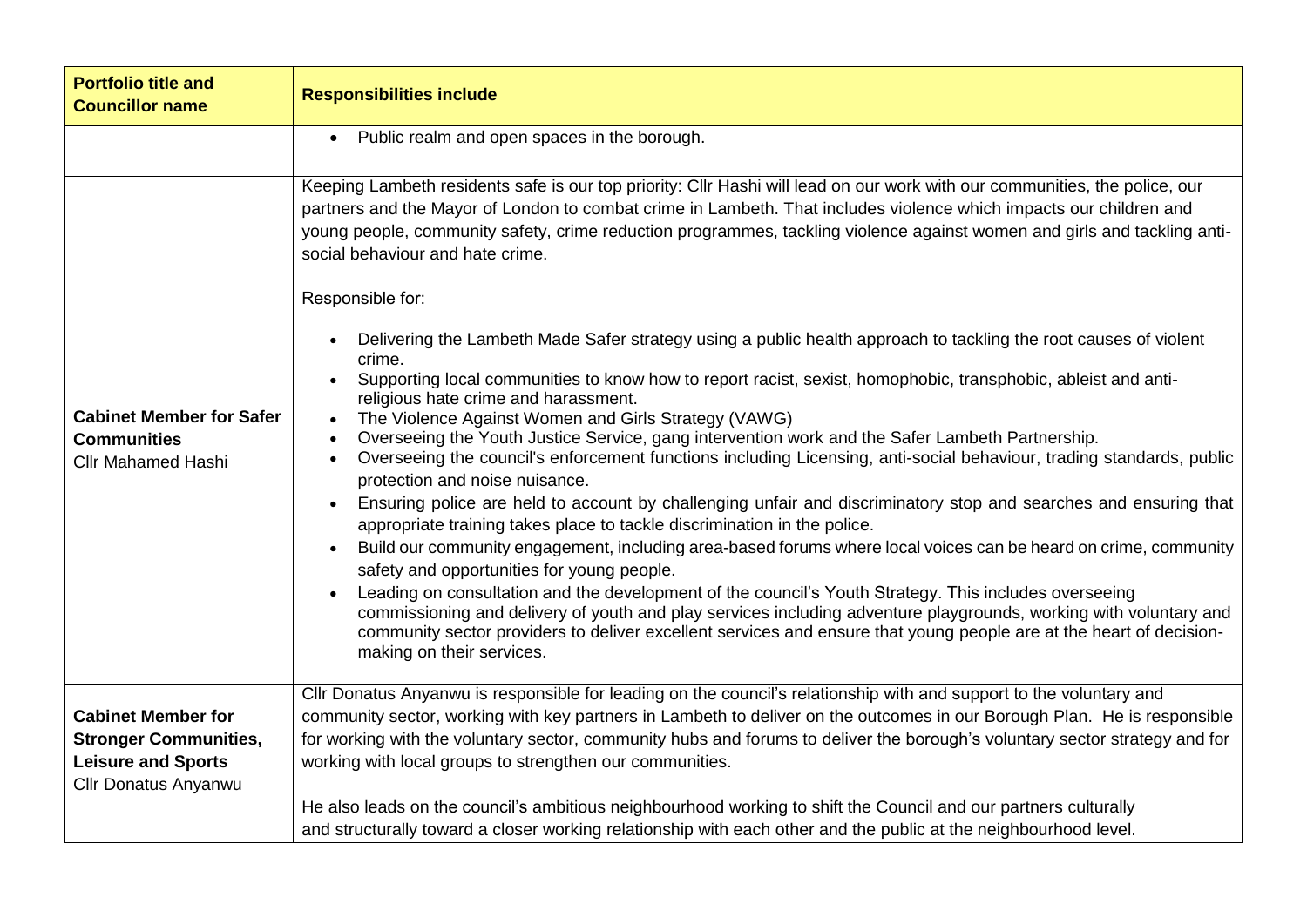| <b>Portfolio title and</b><br><b>Councillor name</b> | <b>Responsibilities include</b>                                                                                                                                                                                                                                                                                                                                                                                                                                                                                                                                                                                                                                                                        |
|------------------------------------------------------|--------------------------------------------------------------------------------------------------------------------------------------------------------------------------------------------------------------------------------------------------------------------------------------------------------------------------------------------------------------------------------------------------------------------------------------------------------------------------------------------------------------------------------------------------------------------------------------------------------------------------------------------------------------------------------------------------------|
|                                                      | CIIr Anyanwu works with community groups to support the thriving arts and cultural communities. He is responsible for<br>Lambeth's library and leisure services.                                                                                                                                                                                                                                                                                                                                                                                                                                                                                                                                       |
|                                                      | Responsible for:<br>Lambeth's voluntary sector strategy, support for the voluntary sector and community sector property strategy.<br>Support for community groups, including the Lambeth Forum Network and faith groups.<br>Ensuring the voluntary sector has the opportunity to thrive, increasing funds and resources into the borough, as well<br>as overseeing the support service available for local groups.<br>Expanding the council's volunteering offer and ensuring the appropriate support is available for Team Lambeth, the<br>Council's volunteering brokerage system.<br>Overseeing Sports and Leisure and the Active Lambeth Strategy, ensuring residents are healthier and have ample |
|                                                      | access to leisure and sports opportunities.<br>Overseeing the leisure provision insourcing to improve services for residents.                                                                                                                                                                                                                                                                                                                                                                                                                                                                                                                                                                          |
|                                                      | Protecting and investing in our libraries.<br>Overseeing the development of a new modern archives service for the borough.<br>Working with organisations in the borough's thriving arts and cultural communities.<br>The council's events strategy and reviewing the delivery of major events in the borough.                                                                                                                                                                                                                                                                                                                                                                                          |

\*These are the principal responsibilities of the Cabinet Members. The Leader of the Council may delegate others to them.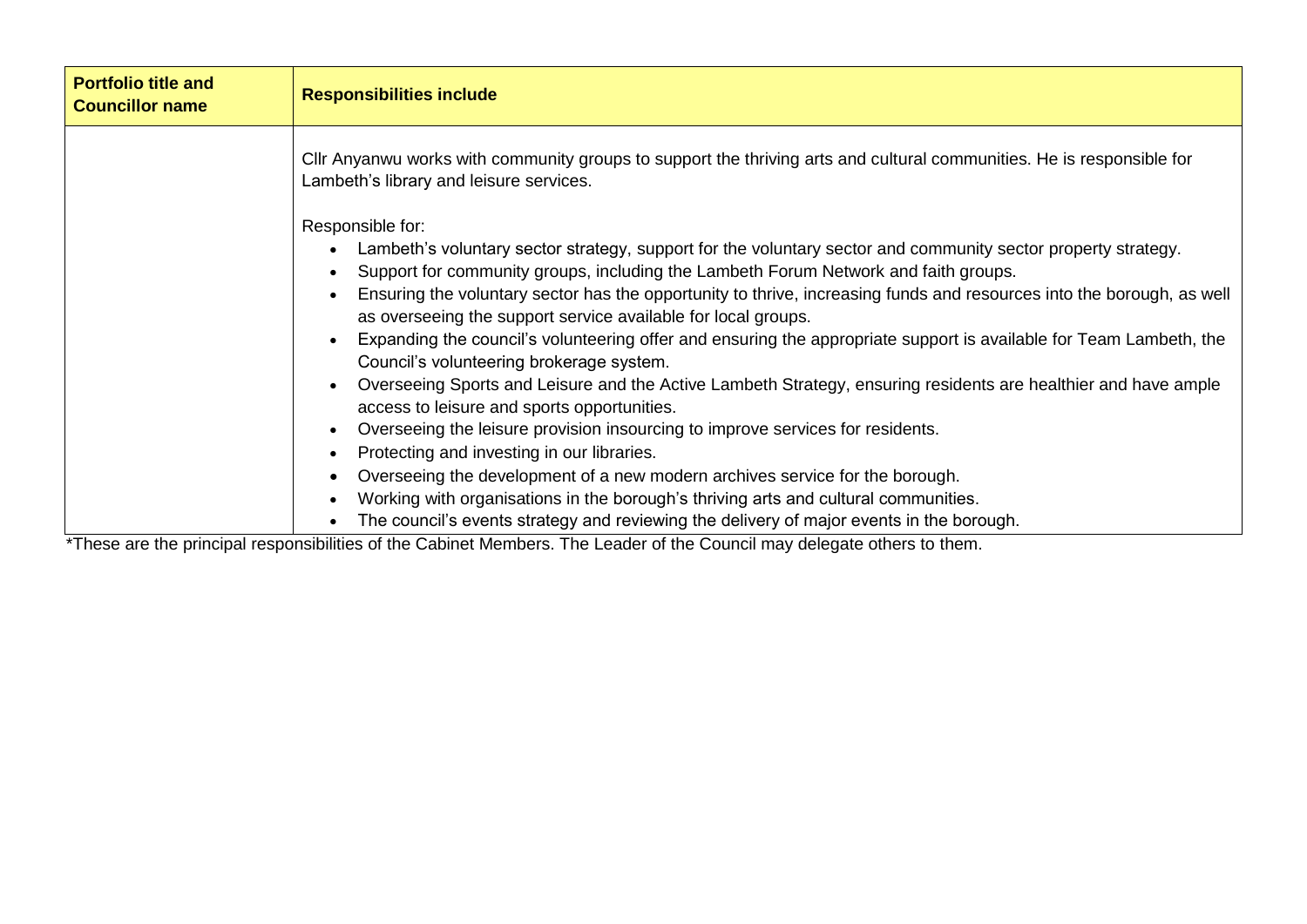*Deputy Cabinet Members are responsible for working closely with the appropriate Cabinet Member, undertaking specific projects to drive process in these areas and deputising where agreed.*

*The role of Policy Leads is to support the delivery of the council's key priorities. They support policy development and implementation and underpin joint working at Cabinet level by engaging with external stakeholders and backbench councillors on key policy areas.* 

| <b>Councillor Name</b>       | <b>Portfolio and reporting to</b>                                                                                                                                                                                                                                                                                                                                                                                                                |
|------------------------------|--------------------------------------------------------------------------------------------------------------------------------------------------------------------------------------------------------------------------------------------------------------------------------------------------------------------------------------------------------------------------------------------------------------------------------------------------|
| <b>Cllr Irfan Mohammed</b>   | Deputy Cabinet Member for Businesses; reporting to Cllr Jacqui Dyer.                                                                                                                                                                                                                                                                                                                                                                             |
|                              | Responsible for:<br>Working with Business Investment Districts to support local businesses, ensure the council's services are moand<br>build the economic recovery in our town centres.<br>Supporting Lambeth businesses to become Living Wage Accredited employers.<br>Delivery of Small Business Week and the Shop Safe, Shop Local campaign.                                                                                                  |
| <b>Cllr Marianna Masters</b> | Deputy Cabinet Member for Children and Young People; reporting to Cllr Ben Kind                                                                                                                                                                                                                                                                                                                                                                  |
|                              | Responsible for:<br>Working with Lambeth Schools Partnership to drive up standards in our local schools.<br>Campaigning for fairer funding and against government plans to reduce local accountability and oversight of<br>education.<br>Working with the Cabinet Member to ensure sufficiency of school places in the borough.                                                                                                                  |
| Cllr Nanda Manley-Browne     | Deputy Cabinet Member for Finance and Cost of Living; reporting to Cllr David Amos                                                                                                                                                                                                                                                                                                                                                               |
|                              | Responsible for:<br>Delivering the review of the council's financial resilience work to support our efforts to protect residents impacted by<br>the cost of living crisis.<br>Supporting the development of the council's medium-term financial strategy.<br>Digital inclusion.                                                                                                                                                                  |
| <b>Cllr Tim Windle</b>       | Deputy Cabinet Member for Housing and Neighbourhoods; reporting to Cllr Maria Kay                                                                                                                                                                                                                                                                                                                                                                |
|                              | Responsible for:<br>Ensuring estate action plans are in place and delivered across the borough to drive up the quality of housing for<br>Lambeth tenants and leaseholders.<br>Ensuring stock condition surveys can drive improvements to resident's homes.<br>Working with tenants and residents' associations and local councillors to ensure the voice of tenants and residents are<br>at the heart of our work to improve housing in Lambeth. |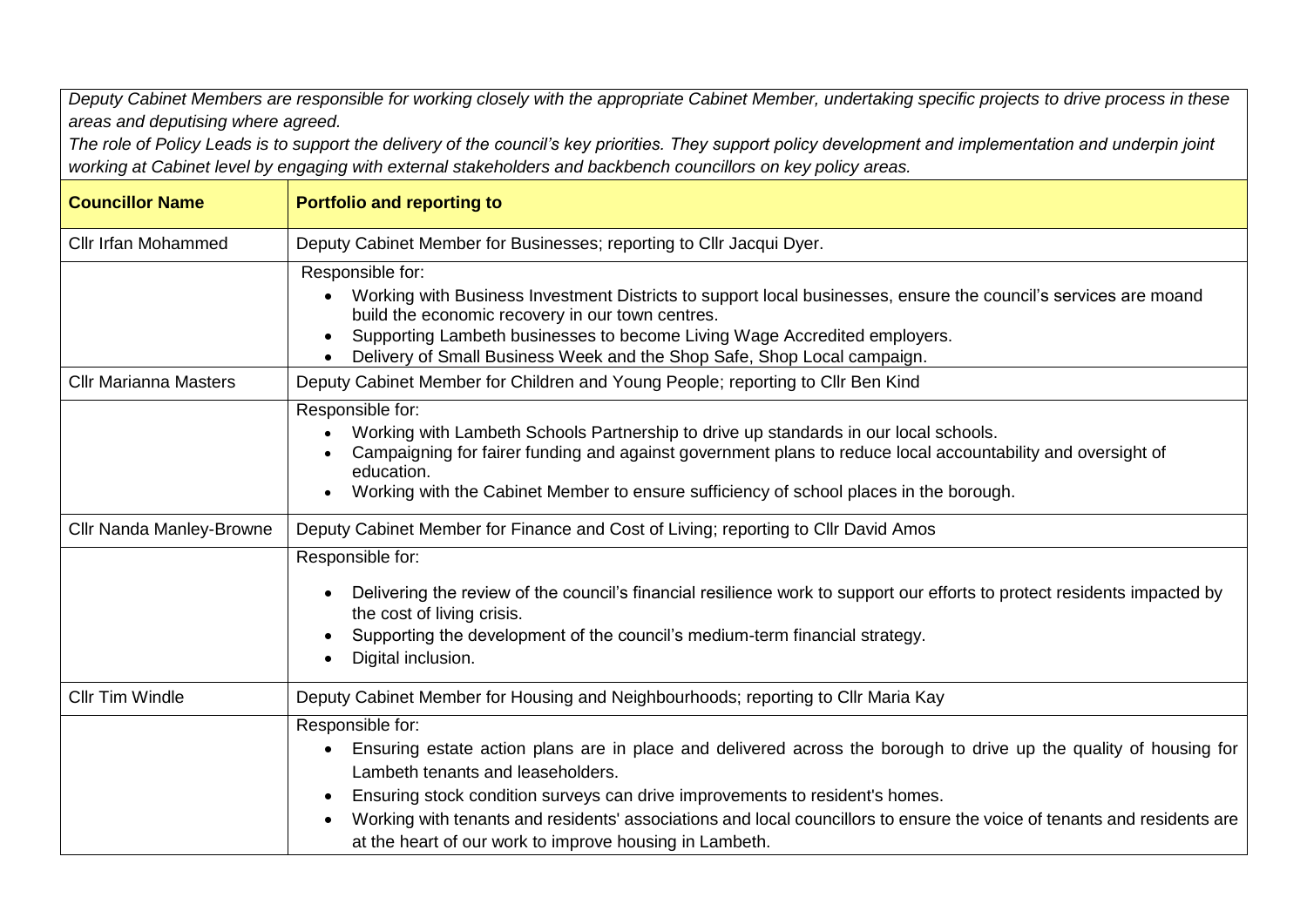|                            | Increasing the visibility and responsiveness of our neighbourhood housing team to effectively meet the needs of<br>residents across our estates.                                                                                        |
|----------------------------|-----------------------------------------------------------------------------------------------------------------------------------------------------------------------------------------------------------------------------------------|
| <b>Cllr Tina Valcarcel</b> | Policy Lead for Disabilities; reporting to Cllr Jim Dickson and Cllr Marcia Cameron                                                                                                                                                     |
|                            | Responsible for:<br>Engagement with and advocacy for the sector.<br>Delivery and publicity on the disability strands of Lambeth Together and carers strategy.<br>Ensuring relevant aspects of the Equalities strategy are delivered.    |
| <b>Cllr Malcolm Clark</b>  | Policy Lead for Transport and Neighbourhoods; reporting to Cllr Rezina Chowdhury                                                                                                                                                        |
|                            | Responsible for:<br>Campaigning for public transport improvements, particularly in the south of the borough.<br>Ensuring highways and roadworks projects are delivered efficiently and with good communication with local<br>residents. |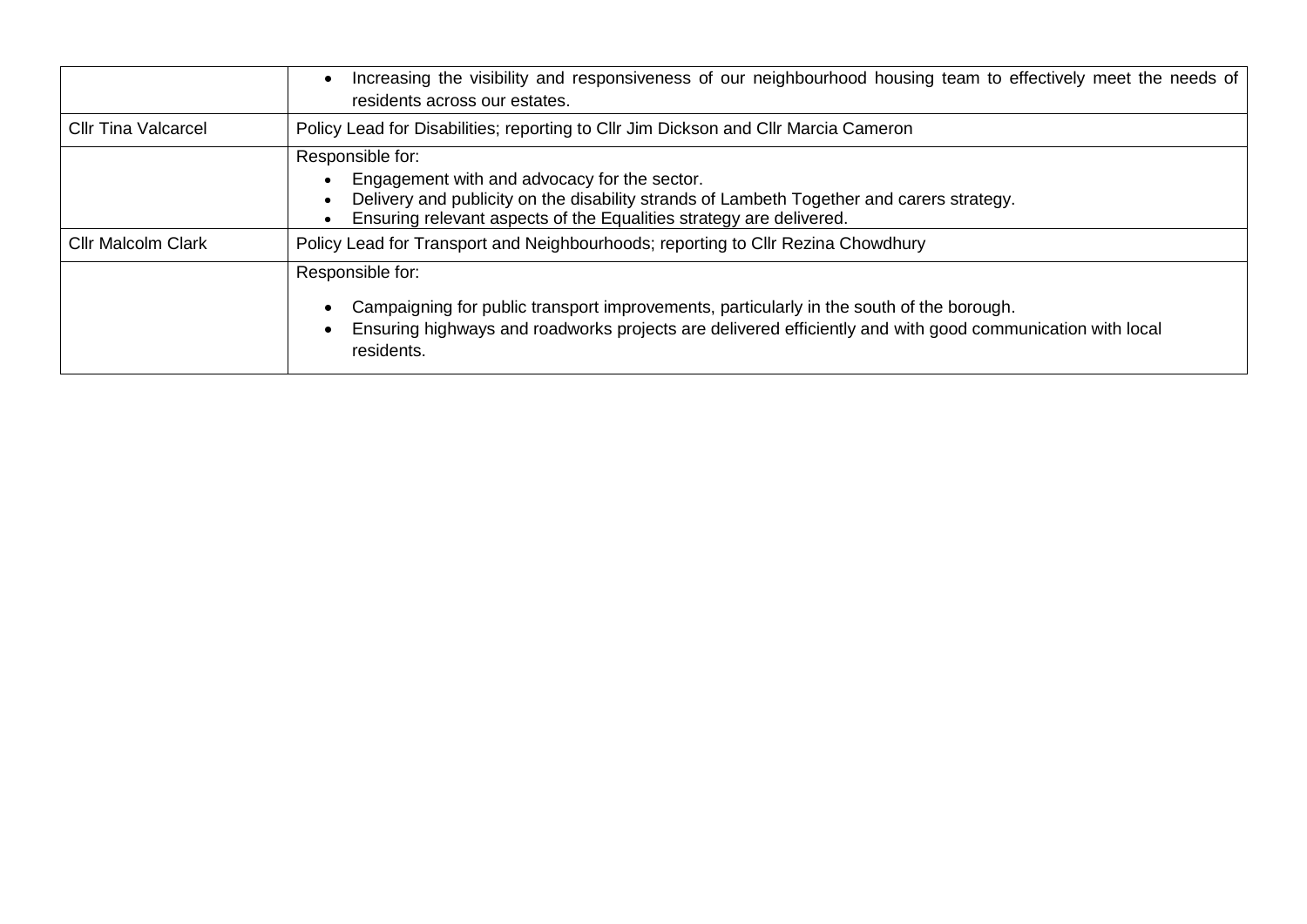# **Champions:**

Cllr Adrian Garden – Transformation & Efficiency Champion Cllr Martin Abrams – Public Transport Champion Cllr Saleha Jaffer – Faith Communities Champion Cllr Jackie Meldrum – Customer Service Champion Cllr Issa Issa – Schools Champion Cllr Jess Leigh – Armed Forces Champion Cllr Henna Shah - Tackling Violence Against Women and Girls Champions

### **Group Officers**

### **Labour Group**

Group Leader: Councillor Claire Holland Deputy Leader: Councillor Jacqui Dyer Chief Whip: Councillor Scarlett O'Hara Deputy Chief Whip: Councillor Tom Rutland

#### **Liberal Democrats Group**

#### **Green Group**

Deputy Leader (Statutory): Councillor Danny Adilypour

Group Leader: Councillor Donna Harris Deputy Leader: Councillor Matthew Bryant Whip: **Councillor Ben Curtis** 

Group Leader: Councillor Scott Ainslie Councillor Nicole Griffiths